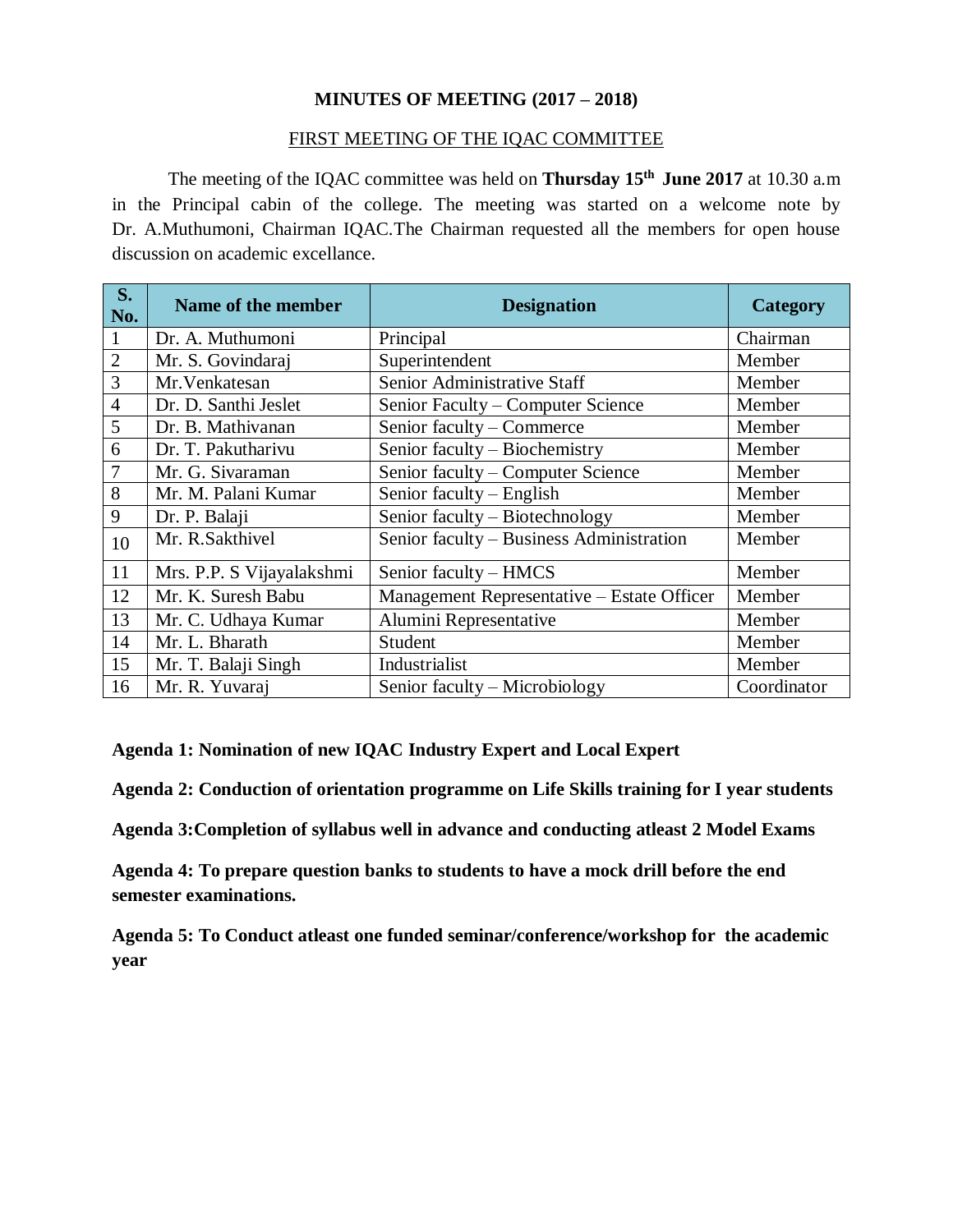# **SECOND MEETING OF THE IQAC COMMITTEE**

The meeting of the IQAC committee was held on **Wednesday 6th December 2017** at 10.30 a.m. The following members attended the meeting.

| S.<br>No.      | Name of the member        | <b>Designation</b>                         | Category    |
|----------------|---------------------------|--------------------------------------------|-------------|
| $\mathbf{1}$   | Dr. A. Muthumoni          | Principal                                  | Chairman    |
| $\overline{2}$ | Mr. S. Govindaraj         | Superintendent                             | Member      |
| 3              | Mr. Venkatesan            | Senior Administrative Staff                | Member      |
| $\overline{4}$ | Dr. D. Santhi Jeslet      | Senior Faculty - Computer Science          | Member      |
| 5              | Dr. B. Mathivanan         | Senior faculty - Commerce                  | Member      |
| 6              | Dr. T. Pakutharivu        | Senior faculty – Biochemistry              | Member      |
| 7              | Mr. G. Sivaraman          | Senior faculty – Computer Science          | Member      |
| 8              | Mr. M. Palani Kumar       | Senior faculty – English                   | Member      |
| 9              | Dr. P. Balaji             | Senior faculty - Biotechnology             | Member      |
| 10             | Mr. R.Sakthivel           | Senior faculty - Business Administration   | Member      |
| 11             | Mrs. P.P. S Vijayalakshmi | Senior faculty – HMCS                      | Member      |
| 12             | Mr. K. Suresh Babu        | Management Representative - Estate Officer | Member      |
| 13             | Mr. C. Udhaya Kumar       | Alumini Representative                     | Member      |
| 14             | Mr. L. Bharath            | Student                                    | Member      |
| 15             | Mr. T. Balaji Singh       | Industrialist                              | Member      |
| 16             | Mr. R. Yuvaraj            | Senior faculty – Microbiology              | Coordinator |

# **Agenda 1: Review of minutes of the first IQAC meeting**

| <b>Recommendation given by IQAC committee</b>                                 | Action taken for implementation and                                                                                                                                                          |  |
|-------------------------------------------------------------------------------|----------------------------------------------------------------------------------------------------------------------------------------------------------------------------------------------|--|
|                                                                               | outcome                                                                                                                                                                                      |  |
| Nomination of new IQAC Industry Expert and                                    | Two Experts were approached and waiting for                                                                                                                                                  |  |
| Local Expert                                                                  | their acceptance                                                                                                                                                                             |  |
| Conduction of orientation programme on Life                                   | Orientation programme for I year students was                                                                                                                                                |  |
| Skills training for I year students                                           | conducted                                                                                                                                                                                    |  |
| Completion of syllabus well in advance and                                    | Syllabus was completed in time and 2 model                                                                                                                                                   |  |
| conducting atleast 2 Model Exams in each                                      | exams were conducted                                                                                                                                                                         |  |
| semester before the end semester                                              |                                                                                                                                                                                              |  |
| To prepare question banks to students to have a                               | Question banks were prepared and circulated                                                                                                                                                  |  |
| mock drill before the end semester                                            |                                                                                                                                                                                              |  |
| examinations.                                                                 |                                                                                                                                                                                              |  |
| To Conduct atleast one funded<br>seminar/conference/workshop for the academic | Department of Biotechnology has planned to<br>organize the $6th$ National Conference on Emerging<br>Trends and New Challenges in Biotechnology-<br>Advances in Biomaterials and Applications |  |
| year                                                                          | Dr. V. Veeramanikandan, Assistant Professor,<br>Department of Microbiology has submitted a                                                                                                   |  |
|                                                                               | proposal for conducting a Lecture workshop in<br>recent trends in Microbiology and Biotechnology                                                                                             |  |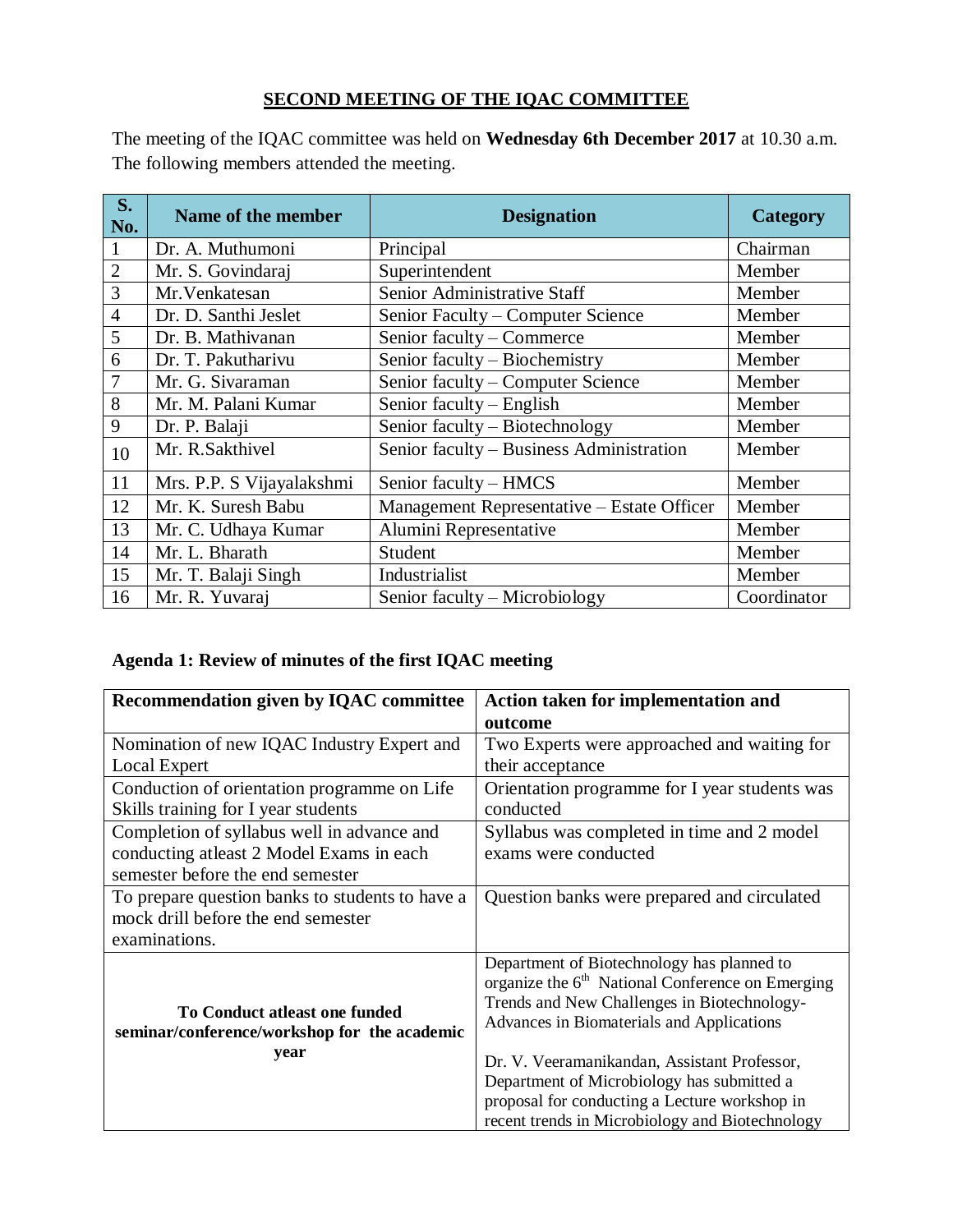**Agenda 2: To conduct minimum Two internal faculty professional development training for the faculty members through training and placement cell** 

**Agenda 3: To place minimum 70% placement for placement registered students.**

**Agenda 4: To bag more university ranks than the previous academic year** 

**Agenda 5: To motivate NSS/YRC/RRC co-ordinators to conduct more extension activities**

# **THIRD MEETING OF THE IQAC COMMITTEE**

The meeting of the IQAC committee was held on **Friday 16th March 2018** at 10.30 a.m. The follwing members attended the meeting.

| <b>S.</b><br>No. | Name of the member        | <b>Designation</b>                         | Category    |
|------------------|---------------------------|--------------------------------------------|-------------|
| $\mathbf{1}$     | Dr. A. Muthumoni          | Principal                                  | Chairman    |
| $\overline{2}$   | Mr. S. Govindaraj         | Superintendent                             | Member      |
| 3                | Mr. Venkatesan            | Senior Administrative Staff                | Member      |
| $\overline{4}$   | Dr. D. Santhi Jeslet      | Senior Faculty – Computer Science          | Member      |
| 5                | Dr. B. Mathivanan         | Senior faculty - Commerce                  | Member      |
| 6                | Dr. T. Pakutharivu        | Senior faculty – Biochemistry              | Member      |
| 7                | Mr. G. Sivaraman          | Senior faculty – Computer Science          | Member      |
| 8                | Mr. M. Palani Kumar       | Senior faculty – English                   | Member      |
| 9                | Dr. P. Balaji             | Senior faculty - Biotechnology             | Member      |
| 10               | Mr. R.Sakthivel           | Senior faculty - Business Administration   | Member      |
| 11               | Mrs. P.P. S Vijayalakshmi | Senior faculty - HMCS                      | Member      |
| 12               | Mr. K. Suresh Babu        | Management Representative - Estate Officer | Member      |
| 13               | Mr. C. Udhaya Kumar       | Alumini Representative                     | Member      |
| 14               | Mr. L. Bharath            | Student                                    | Member      |
| 15               | Mr. T. Balaji Singh       | Industrialist                              | Member      |
| 16               | Mr. R. Yuvaraj            | Senior faculty – Microbiology              | Coordinator |

### **Agenda 1: Review of minutes of the Second IQAC meeting**

| Recommendation given by IQAC committee    | Action taken for implementation and             |
|-------------------------------------------|-------------------------------------------------|
|                                           | outcome                                         |
|                                           | Effective public speaking workshop for new      |
|                                           | staff members was conducted on 16 <sup>th</sup> |
| To conduct minimum Two internal faculty   | November 2017                                   |
| professional development training for the |                                                 |
| faculty members through training and      | Planned to conduct a training on Work – Life    |
| placement cell                            | balance for staff members in the month of       |
|                                           | April 2018                                      |
|                                           |                                                 |